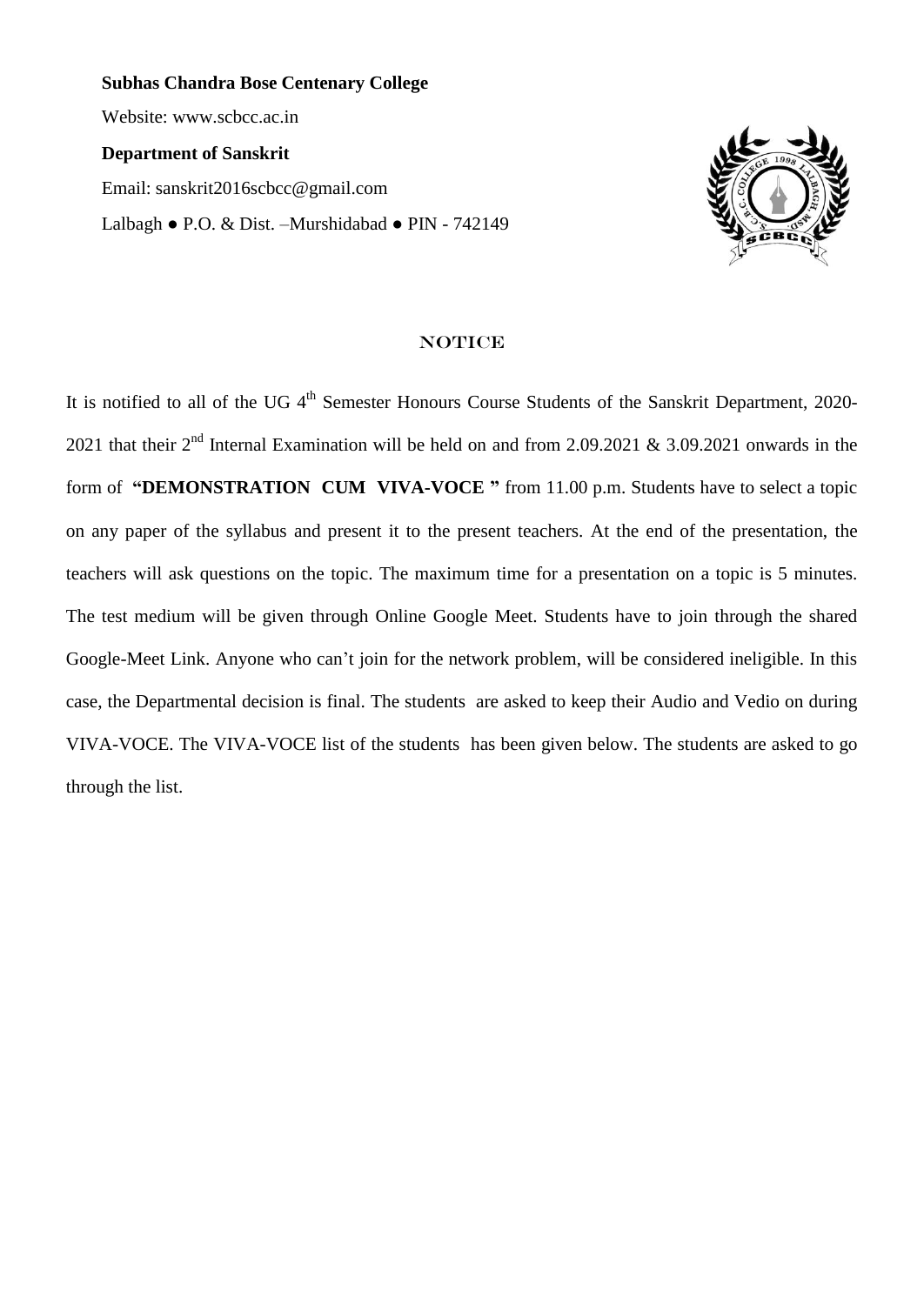# **PROVISIONAL LIST OF STUDENTS FOR ONLINE VIVA VOCE ND INTERNAL EXAMINATION UG 4 TH SEMESTER (SANSKRIT -H)**

## **2020-21**

### **DATE 2.09.2021 FROM 11.00 A.M**

**4th Semester H Viva-Voce 2021**

**Thursday, 2 September**

**Google Meet joining info**

## **link:<https://meet.google.com/fbq-tbay-aiq>**

| SL <sub>NO</sub>        | <b>REG</b> | <b>NAME</b>                  |
|-------------------------|------------|------------------------------|
|                         | NO         |                              |
| $\mathbf{1}$            | 73901      | Agomoni Roy                  |
| $\overline{2}$          | 73902      | Amisha Khatun                |
| 3                       | 73905      | Ayesha Khatun                |
| $\overline{\mathbf{4}}$ | 73906      | <b>Barnali Mondal</b>        |
| 5                       | 73907      | <b>Bebi Nasrin</b><br>Khatun |
| 6                       | 73908      | Diksha Ghosh                 |
| 7                       | 73910      | Juita Sarkar                 |
| 8                       | 73912      | Marina Khatun                |
| 9                       | 73913      | Mehetabunnesa                |
| 10                      | 73914      | Mousumi Singha               |
| 11                      | 73915      | Nargis Khatun                |
| 12                      | 73916      | Papiya Ghosh                 |
| 13                      | 73918      | Priyanka Khatun              |
| 14                      | 73919      | Puja Biswas                  |
| 15                      | 73920      | Puja Debnath                 |
| 16                      | 73922      | Rimpa Karmakar               |
| 17                      | 73924      | Sahanaj Begum                |
| 18                      | 73925      | Saniyaj Sultana              |